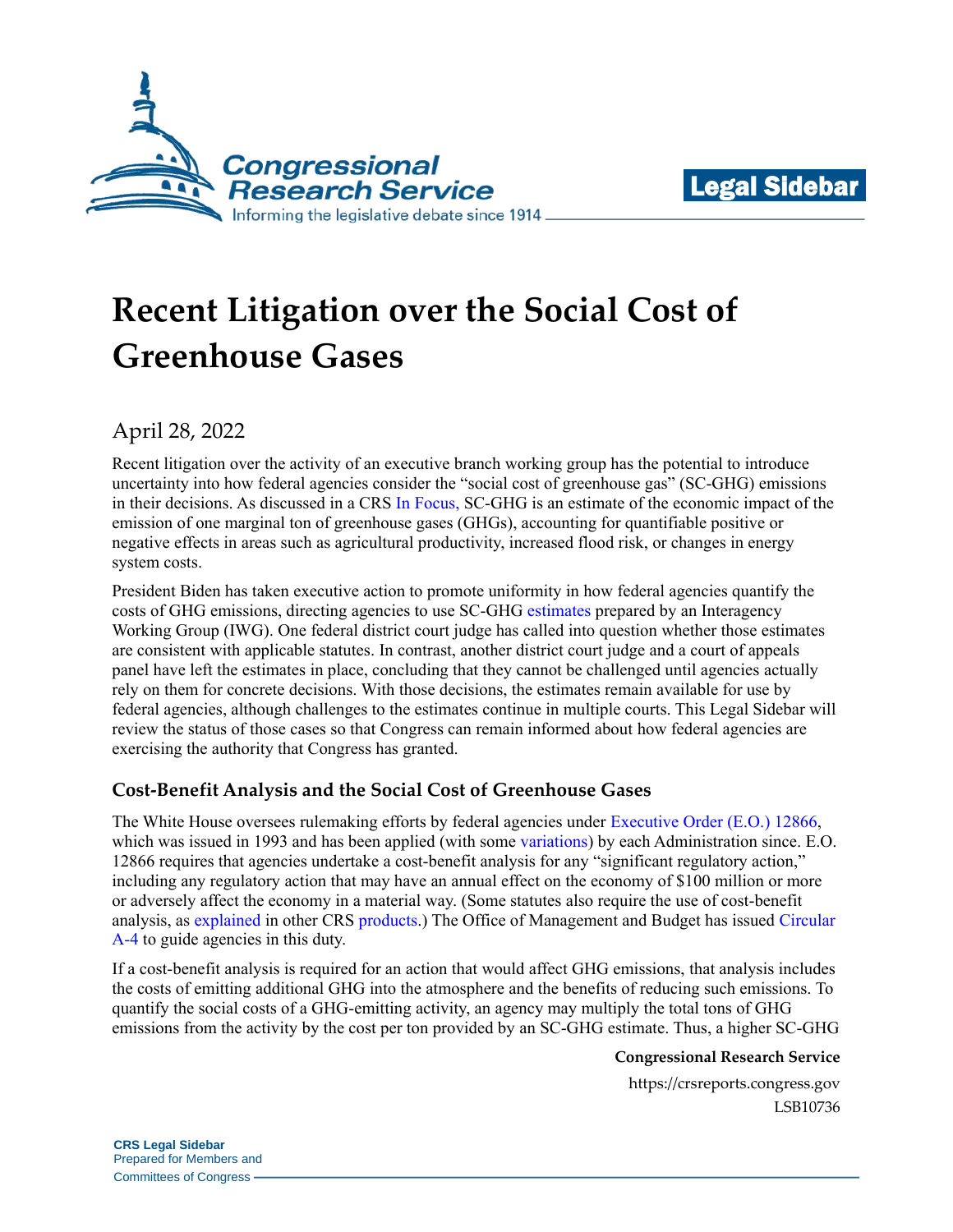estimate would [yield](https://www.law.georgetown.edu/environmental-law-review/blog/whats-in-a-number-the-social-cost-of-carbon/) a higher calculation of the costs of GHG emissions or a higher calculation of the benefits of GHG reductions.

To encourage consistency in determining SC-GHG, President Obama [convened](https://www.gao.gov/assets/gao-20-254.pdf#page=17) the IWG to develop a method for quantifying the costs and effects of GHG emissions. Prior to that, agencies had complied with Circular A-4 and court decisions by using other published estimates at their discretion. After a [public](https://www.federalregister.gov/documents/2013/11/26/2013-28242/technical-support-document-technical-update-of-the-social-cost-of-carbon-for-regulatory-impact)  [comment process,](https://www.federalregister.gov/documents/2013/11/26/2013-28242/technical-support-document-technical-update-of-the-social-cost-of-carbon-for-regulatory-impact) the IWG provided a range of SC-GHG values, drawn from a range of critical assumptions, yielding net social cost estimates for federal decisionmakers. Those estimates were used [most often](https://policyintegrity.org/files/publications/Think_Global.pdf#page=68) in regulatory actions by the U.S. Environmental Protection Agency (EPA) and the Department of Energy. For example, EPA in 2016 [used SC-GHG estimates](https://19january2017snapshot.epa.gov/climatechange/social-cost-carbon_.html) in [promulgating regulations](https://www.epa.gov/controlling-air-pollution-oil-and-natural-gas-industry/new-source-performance-standards-and) under the Clean Air Act related to the oil and gas sector.

In 2017, the Trump Administration [dissolved the IWG](https://www.gao.gov/assets/gao-20-254.pdf#page=19) and withdrew its prior SC-GHG estimates, although it [did not alter](https://www.federalregister.gov/documents/2017/03/31/2017-06576/promoting-energy-independence-and-economic-growth) agencies' obligations to comply with Circular A-4. Agencies conducting major rulemakings [continued to use](https://archive.epa.gov/epa/sites/production/files/2015-08/documents/cpp-final-rule-ria.pdf) the SC-GHG to estimate regulatory benefits even though the use of the IWG's particular estimates were no longer required. In its 2019 Affordable Clean Energy Rule, EPA used SC-GHG estimates that were [significantly lower](https://www.gao.gov/assets/gao-20-254.pdf#page=23) than the 2016 values.

In [Executive Order 13990,](https://www.govinfo.gov/content/pkg/FR-2021-01-25/pdf/2021-01765.pdf) issued on January 20, 2021, the Biden White House took several actions directing federal agencies to consider particular aspects of climate change and to adjust their decisions and practices accordingly. [Section 5](https://www.energy.gov/sites/default/files/2021/02/f83/eo-13990-protecting-public-health-environment-restoring.pdf#page=4) of E.O. 13990 re-established the IWG. In 2021, the IWG issued a Technical Support Document that [reinstated](https://www.whitehouse.gov/wp-content/uploads/2021/02/TechnicalSupportDocument_SocialCostofCarbonMethaneNitrousOxide.pdf) the 2016 SC-GHG estimates from the Obama Administration, adjusted for inflation.

Not all agency actions require a cost-benefit analysis or consideration of SC-GHG under E.O. 12866, E.O. 13990, and Circular A-4. However, other authorities—most notably the [National Environmental](https://uscode.house.gov/view.xhtml?req=granuleid:USC-prelim-title42-section4332&num=0&edition=prelim)  [Policy Act \(NEPA\)—](https://uscode.house.gov/view.xhtml?req=granuleid:USC-prelim-title42-section4332&num=0&edition=prelim)require agencies to [consider](https://crsreports.congress.gov/product/pdf/IF/IF11549) the environmental impacts, including climate change impacts, of their decisions. [NEPA regulations](https://www.govinfo.gov/content/pkg/CFR-2012-title40-vol34/pdf/CFR-2012-title40-vol34-sec1502-23.pdf) do not require cost-benefit analysis, but [agencies must](https://crsreports.congress.gov/product/pdf/IF/IF11932) generally take a ["hard look"](https://www.cadc.uscourts.gov/internet/opinions.nsf/1F97B59429C7D4F6852587260052CC71/$file/20-1045-1908759.pdf#page=12) at the factors relevant to their decisions and offer a [reasonable explanation](https://supreme.justia.com/cases/federal/us/463/29/) for how they have chosen to do so. The Council on Environmental Quality, an agency that promulgates regulations under NEPA that apply to other federal agencies, has recently [identified](https://www.govinfo.gov/content/pkg/FR-2021-10-07/pdf/2021-21867.pdf#page=7) SC-GHG estimates as "helpful in considering greenhouse gas emission effects and mitigation" but would not require their use in NEPA analysis.

Even for decisions that are not subject to E.O. 12866 and E.O. 13990, some litigants challenging agency decisions have argued that other legal authorities, including NEPA, effectively require agencies to use SC-GHG to quantify the effect of actions that may affect GHG emissions. The [courts](https://www.cadc.uscourts.gov/internet/opinions.nsf/2747D72C97BE12E285258184004D1D5F/$file/16-1329-1689670.pdf) have generally [held](https://www.govinfo.gov/content/pkg/USCOURTS-caDC-20-01093/pdf/USCOURTS-caDC-20-01093-1.pdf) that agencies must explain whether SC-GHG is an appropriate tool for particular decisions based on the [best](https://casetext.com/case/california-v-bernhardt)  [available](https://casetext.com/case/california-v-bernhardt) scientific data, but [they](https://www.leagle.com/decision/infdco20190319e24) have not [held](http://cdn.ca9.uscourts.gov/datastore/opinions/2022/04/04/20-35411.pdf#page=34) that NEPA requires the use of particular SC-GHG estimates.

#### **Challenges to the IWG's Estimates of SC-GHG**

In contrast to cases involving the use of monetized estimates of SC-GHG in specific agency decisions, two recent cases have sought to challenge the validity of E.O. 13990 or the IWG's estimates directly. Those cases have required the courts to examine whether the IWG's estimates themselves have any concrete legal effect and to decide when the effects of those estimates would be felt sufficiently to support a legal claim. The courts' different conclusions point to the likelihood of continued litigation over this issue.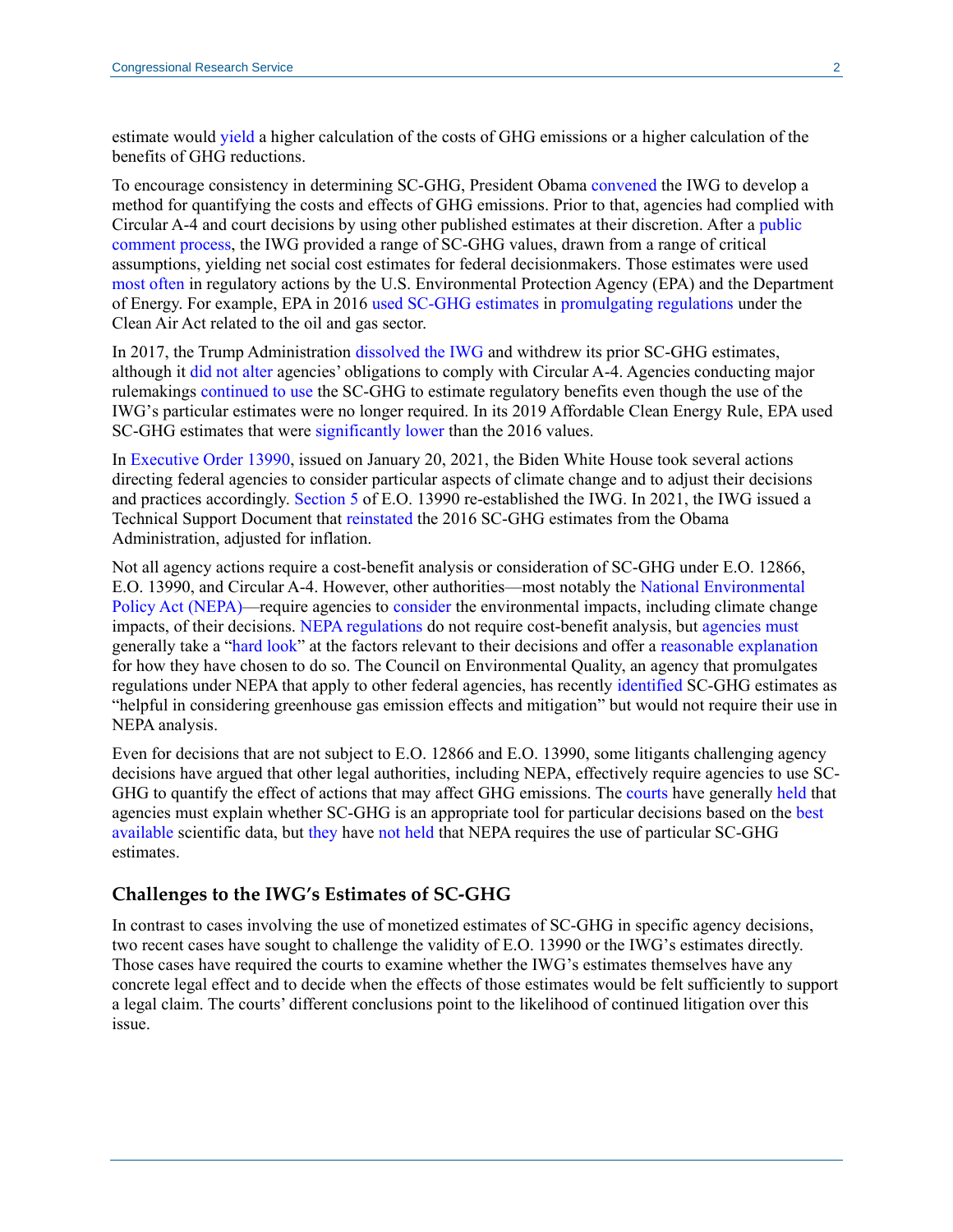#### *Missouri Litigation*

The U.S. District Court for the Eastern District of Missouri considered one such challenge in *[Missouri v.](http://climatecasechart.com/climate-change-litigation/wp-content/uploads/sites/16/case-documents/2021/20210831_docket-421-cv-00287_memorandum-and-order-1.pdf)  [Biden](http://climatecasechart.com/climate-change-litigation/wp-content/uploads/sites/16/case-documents/2021/20210831_docket-421-cv-00287_memorandum-and-order-1.pdf)*. A group of states challenged E.O. 13990, arguing that the SC-GHG estimates were reviewable because, according to the states' allegations, those estimates would inevitably be used to justify increased regulation in sectors such as energy, agriculture, and manufacturing. The plaintiff states claimed that an immediate court order barring the use of the SC-GHG estimates was necessary because the IWG estimates are binding on federal agencies, and those agencies would therefore ignore any objections the states might make on a case-by-case basis.

The Missouri district court [held](http://climatecasechart.com/climate-change-litigation/wp-content/uploads/sites/16/case-documents/2021/20210831_docket-421-cv-00287_memorandum-and-order-1.pdf) that these allegations could not support an immediate challenge to the SC-GHG estimates. (In legal terms, the court held that the states did not have standing to bring their claims and that those claims were not ripe.) The court noted that the estimates do not forbid or require any actions on the states' part but only prescribe standards and procedures governing the action of federal agencies. In its view, the states' argument that future rulemakings would use the IWG's estimates of SC-GHG, and would do so in a way that would harm the states, "relies on a [highly attenuated chain](http://climatecasechart.com/climate-change-litigation/wp-content/uploads/sites/16/case-documents/2021/20210831_docket-421-cv-00287_memorandum-and-order-1.pdf#page=16) of possibilities." Instead, the court [stated](http://climatecasechart.com/climate-change-litigation/wp-content/uploads/sites/16/case-documents/2021/20210831_docket-421-cv-00287_memorandum-and-order-1.pdf#page=25) that the states would have "ample opportunity to bring legal challenges to particular regulations if those regulations pose imminent, concrete, and particularized injury." The court called the states' claims of harm "inherently speculative" because neither the court nor the parties could predict how the estimates would affect an agency's analysis in future actions. The Missouri district court's decision has been appealed to the U.S. Court of Appeals for the Eighth Circuit, where it remains pending.

#### *Louisiana Litigation*

The U.S. District Court for the Western District of Louisiana reached a different conclusion in *[Louisiana](https://biotech.law.lsu.edu/blog/Louisiana-v-Biden-social-cost-of-carbon.pdf)  [v. Biden](https://biotech.law.lsu.edu/blog/Louisiana-v-Biden-social-cost-of-carbon.pdf)*, although its decision was subsequently [put on hold](https://www.courthousenews.com/wp-content/uploads/2022/03/louisiana-v-biden-opinion-ca5.pdf) by the U.S. Court of Appeals for the Fifth Circuit. A group of state plaintiffs [brought an action](https://biotech.law.lsu.edu/blog/Louisiana-v-Biden-social-cost-of-carbon.pdf#page=10) to enjoin federal agencies from "[a]dopting, employing, treating as binding, or relying upon" the IWG's reinstated SC-GHG estimates in their regulatory processes. The states [alleged](https://biotech.law.lsu.edu/blog/Louisiana-v-Biden-social-cost-of-carbon.pdf#page=13) that the estimates would "necessarily cause regulatory standards for air quality, energy efficiency, and power plant regulation to become more stringent and result in significant cost increases." They also relied on the possibility that SC-GHG estimates would be used in non-regulatory decisions, such as the issuance or terms of oil and gas leases. The states claimed that, as a result of the IWG's estimates, their tax revenues from energy production would decrease, their own energy costs would increase, and they would face "additional duties . . . when they implement cooperative federalism programs."

The Louisiana district court [granted](https://biotech.law.lsu.edu/blog/Louisiana-v-Biden-social-cost-of-carbon.pdf#page=44) the states' petition for a preliminary injunction. The court dedicated [substantial attention](https://biotech.law.lsu.edu/blog/Louisiana-v-Biden-social-cost-of-carbon.pdf#page=12) to the issue of the states' standing. E.O. 13990 directs the administration only of [federal agencies,](https://www.govinfo.gov/content/pkg/FR-2021-01-25/pdf/2021-01765.pdf#page=4) but the court [agreed](https://biotech.law.lsu.edu/blog/Louisiana-v-Biden-social-cost-of-carbon.pdf#page=19) that the "implementation of the SC-GHG Estimates imposes new obligations on the states and increases regulatory burdens" and that the estimates would also harm the states' rights to collect proceeds from oil and gas leases. The court [cited](https://biotech.law.lsu.edu/blog/Louisiana-v-Biden-social-cost-of-carbon.pdf#page=16) several "final rules" in which it [concluded](https://biotech.law.lsu.edu/blog/Louisiana-v-Biden-social-cost-of-carbon.pdf#page=20) that federal agencies had already employed the SC-GHG estimates, although [some](https://www.govinfo.gov/content/pkg/FR-2021-10-26/pdf/2021-23188.pdf) of its [examples](https://www.govinfo.gov/content/pkg/FR-2021-11-15/pdf/2021-24202.pdf) involved non-final agency actions that would be subject to later judicial review if they were finalized. For example, the court cited a proposed rule that [referred](https://www.govinfo.gov/content/pkg/FR-2021-10-07/pdf/2021-21867.pdf#page=7) to the IWG's estimates as "helpful" in NEPA analysis but would not have required their use.

Having found that the plaintiff states could challenge the IWG's estimates, the court went on to conclude that they were likely to win on the merits of their claims. It [found](https://biotech.law.lsu.edu/blog/Louisiana-v-Biden-social-cost-of-carbon.pdf#page=33) that the government had not cited clear statutory authorization for E.O. 13990, that NEPA directs agencies to focus consideration of environmental impacts on a national (rather than global) scale, that the SC-GHG estimates could not be established without notice-and-comment procedures, and that the SC-GHG estimates were "neither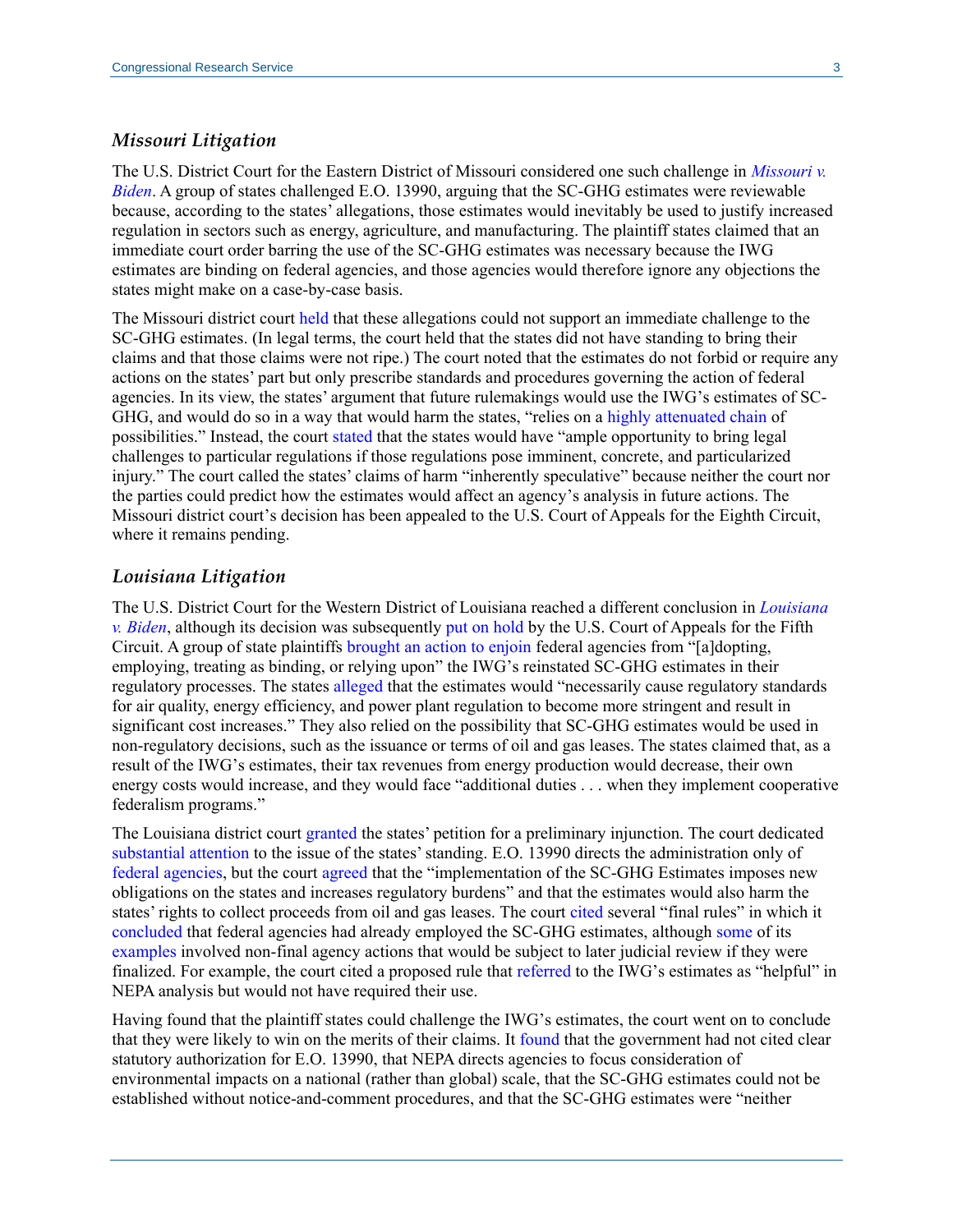'reasonable' nor 'reasonably explained.'" Finding that the other factors required for a preliminary injunction were met, the court enjoined federal agencies from employing the IWG's SC-GHG estimates. The court did not address what other methods agencies might use to analyze SC-GHG in the absence of the IWG's estimates, although it [ordered](https://biotech.law.lsu.edu/blog/Louisiana-v-Biden-social-cost-of-carbon.pdf#page=4) agencies "to return to the guidance of Circular A-4" in conducting regulatory analyses.

The federal government immediately appealed that decision to the Fifth Circuit, seeking a stay of the district court's injunction even before the appeals court considered the full appeal. A panel of the appeals court held that [a stay was warranted](https://www.courthousenews.com/wp-content/uploads/2022/03/louisiana-v-biden-opinion-ca5.pdf) because the plaintiff states did not have standing to challenge the IWG's estimates. Like the Missouri district court, the Fifth Circuit considered the states' claims of increased regulatory burdens to be "merely hypothetical." The court explicitly [recognized](https://www.courthousenews.com/wp-content/uploads/2022/03/louisiana-v-biden-opinion-ca5.pdf#page=4) that, even without the IWG's estimates, agencies would continue to conduct cost-benefit analyses pursuant to Circular A-4. The Fifth Circuit also agreed with the Missouri district court that any injury to the states would result from future agency decisions that considered SC-GHG as one factor among many and that, taken alone, the IWG's estimates "do nothing to the Plaintiff States." The Fifth Circuit also held that the federal government was harmed by the district court's injunction, which "stops or delays agencies in considering SC-GHG in the manner the current administration has prioritized within the bounds of applicable law," while the states would not be injured if the injunction were lifted. The states would instead be able, the court [held,](https://www.courthousenews.com/wp-content/uploads/2022/03/louisiana-v-biden-opinion-ca5.pdf#page=8) to challenge specific agency actions as they arose.

The full Fifth Circuit later denied rehearing of the panel's stay order. Louisiana's Attorney General has [announced](https://louisianarecord.com/stories/623508457-landry-to-appeal-ruling-on-administration-s-carbon-costs-formula-to-u-s-supreme-court) his intent to pursue relief from the Supreme Court.

#### **Implications for Agencies and Congress**

After the Fifth Circuit's decision, litigation is pending in three different courts related to the IWG's estimates. The Eighth Circuit is considering the state plaintiffs' appeal from the Missouri district court's final decision. The Fifth Circuit has issued an order staying the Louisiana district court's preliminary injunction while the government appeals that injunction, but the appeal remains to be considered in full. And the states' original complaint challenging the IWG estimates themselves remains pending in the Louisiana district court.

The practical result of the decisions in Missouri and by the Fifth Circuit is that the IWG's estimates of SC-GHG continue to remain in place and that agencies may use them while that litigation proceeds. The courts may also continue to consider the use of those estimates in agency decisions on a case-by-case basis, and those courts may take different approaches to legal challenges from one federal circuit or district to the next.

More uncertainty is possible if litigation developments lead to the IWG's estimates being vacated or enjoined. [According to news reports,](https://www.scientificamerican.com/article/white-house-predicts-major-delays-to-climate-rules-after-court-nixes-carbon-metric/) the Biden Administration identified "a significant number of agency rules and actions" that would be reconsidered or postponed as a result of the Louisiana district court's preliminary injunction. Although that injunction has now been stayed, any future court decision that may invalidate or delay the use of the IWG's estimates could complicate the executive branch's efforts to coordinate agencies' consideration of the potential impacts of their actions. Circular A-4, [judicial](https://crsreports.congress.gov/product/pdf/LSB/LSB10289)  [decisions,](https://crsreports.congress.gov/product/pdf/LSB/LSB10289) and some statutes would continue to require agencies to account for the effects of their actions on climate change, either using cost-benefit analysis or other methods. If the IWG estimates were unavailable, agencies applying a cost-benefit analysis to their actions may return to their pre-IWG practice of adopting their own approaches to quantifying the costs and benefits of actions that may affect the climate. Depending on the method chosen, those alternative methods could result in a lower or higher estimated cost per ton of GHG emissions than the IWG's estimates. Decisions may also be less consistent across agencies, and decisions already made using the IWG's estimates may be [subject to change.](https://www.law360.com/environmental/articles/1465715/epa-must-rethink-auto-limits-after-court-loss-group-says)